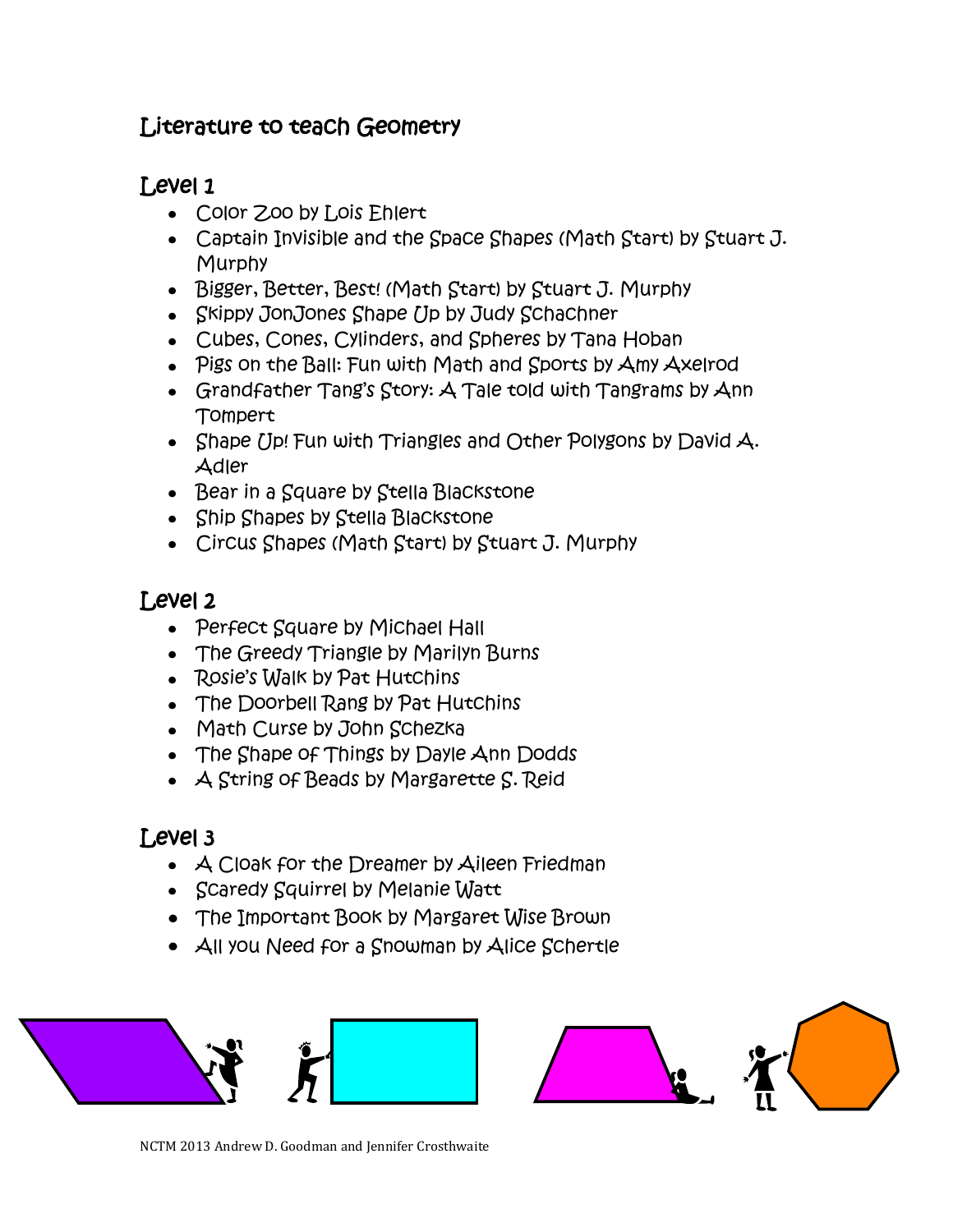#### **The Greedy Triangle by Marilyn Burns**

 $\blacksquare$ 

|    | 1. Read story aloud to students, stopping to discuss                                                         |                     |
|----|--------------------------------------------------------------------------------------------------------------|---------------------|
|    | the various shapes they see in the illustrations. Invite students                                            |                     |
|    | to count the number of sides (and angles/corners) they see for each                                          |                     |
|    | shape.                                                                                                       |                     |
|    | 2. After the story has been read, students will be given toothpicks and                                      |                     |
|    | gumdrop candies (pretzel sticks and mini marshmallows can also be used). They will make                      |                     |
|    | each shape mentioned in the book, beginning with the triangle. As students make the shapes,                  |                     |
|    | they will fill out their activity sheet (Handout 1).                                                         |                     |
| 3. | A large classroom chart can be created for display through the year as reference.                            |                     |
|    | Extension:                                                                                                   |                     |
|    | As an extension activity, students can create three-dimensional solid figures and discusses edges,           |                     |
|    | vertices, and faces.                                                                                         |                     |
|    |                                                                                                              |                     |
|    | <u>The Perfect Square by Michael Hall</u>                                                                    |                     |
|    | Read the story aloud. Invite students to predict what<br>picture/shape the <i>perfect square</i> may create. |                     |
| 2. | Give each student several squares made from construction paper.                                              |                     |
| 3. | Guide students in trying to make other known polygons using a                                                |                     |
|    |                                                                                                              |                     |
|    | square, i.e. two triangles, rectangles, etc.                                                                 | <b>Michael Hall</b> |
|    | Students will cut out shapes and glue them on paper to make a drawing.                                       |                     |
|    | Students can write a story to go along with their drawing, similar to the pattern of a Perfect               |                     |
|    | Square.                                                                                                      |                     |
|    |                                                                                                              |                     |
|    | Extension:                                                                                                   |                     |
|    | A class book can be created to showcase all the work and stories.                                            |                     |
|    |                                                                                                              |                     |

NCTM 2013 Andrew D. Goodman and Jennifer Crosthwaite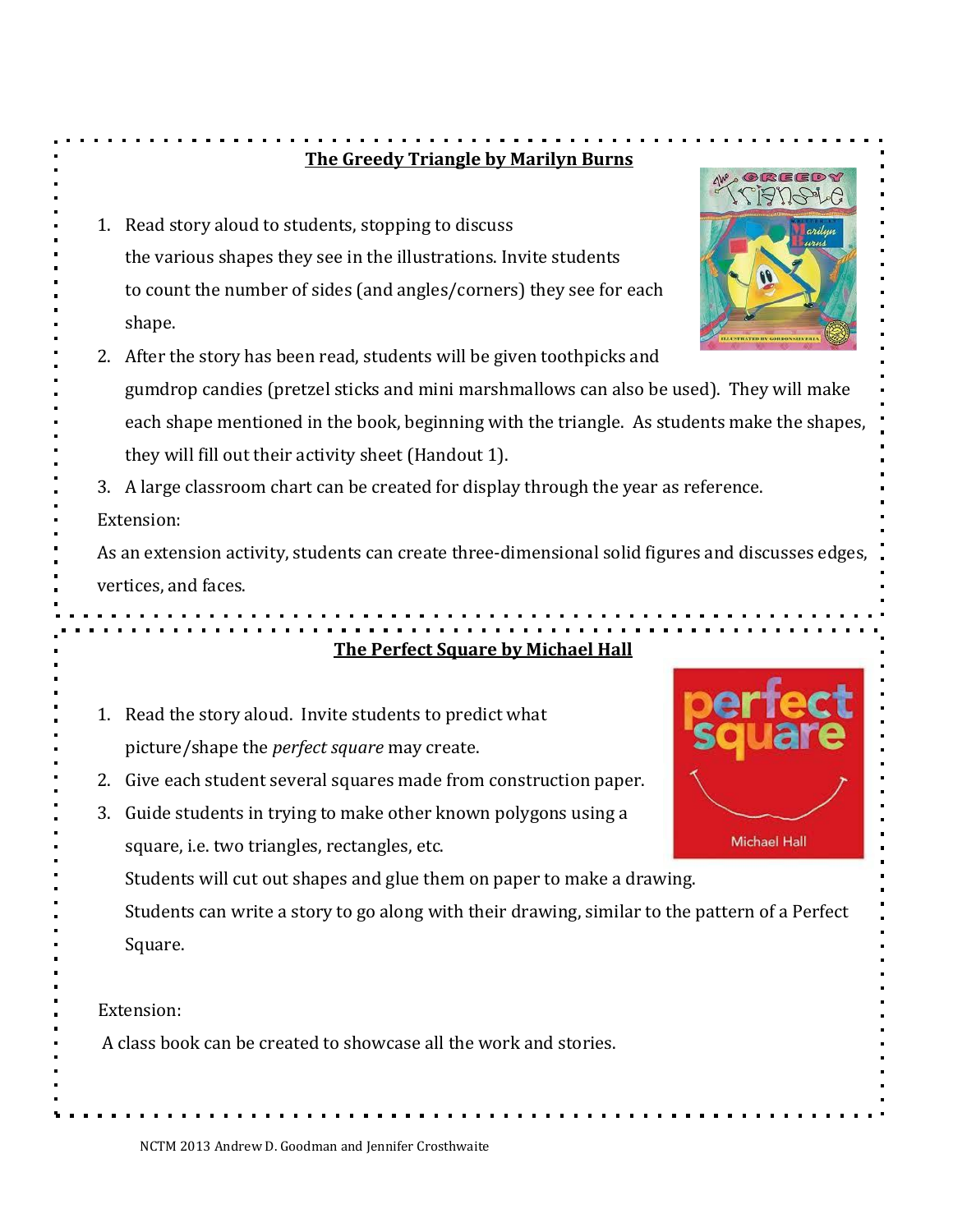|            | <b>The Important Book</b>                                                                           |                   |  |  |  |
|------------|-----------------------------------------------------------------------------------------------------|-------------------|--|--|--|
|            |                                                                                                     | THE               |  |  |  |
| 1.         | Read the story aloud. Discuss with students how the                                                 |                   |  |  |  |
|            | story is written and the pattern they notice in the book.                                           |                   |  |  |  |
|            | 2. Students will create their own "Important Book" on                                               |                   |  |  |  |
|            | geometric shapes. Assign each student a shape or important                                          |                   |  |  |  |
|            | geometric term.                                                                                     |                   |  |  |  |
|            | 3. Pass out the activity (Handout 2) and have students brainstorm a list of attributes for their    |                   |  |  |  |
|            | given shape.                                                                                        |                   |  |  |  |
|            | 4. Students will create their own paragraph and accompanying illustration to create a class         |                   |  |  |  |
|            | book.                                                                                               |                   |  |  |  |
| Extension: |                                                                                                     |                   |  |  |  |
|            | This activity can be used across math topics and subject area (social studies, science, language    |                   |  |  |  |
|            | arts) as a means to review key ideas.                                                               |                   |  |  |  |
|            |                                                                                                     |                   |  |  |  |
|            |                                                                                                     |                   |  |  |  |
|            |                                                                                                     |                   |  |  |  |
|            |                                                                                                     |                   |  |  |  |
|            | The Color Zoo                                                                                       |                   |  |  |  |
|            |                                                                                                     |                   |  |  |  |
|            | 1. Read the story aloud. Have student identify the shapes they see. Invite students to predict      |                   |  |  |  |
|            | which picture may be formed with each turn of the page. As you read, identify the shapes            |                   |  |  |  |
|            | that have been turned upside down and remind students that although a shape may be                  |                   |  |  |  |
|            | "turned" or positioned at a different angle, it is still the same shape.                            |                   |  |  |  |
|            | 2. Cut several shapes of different colors and sizes, including the ones in Color Zoo (circle,       |                   |  |  |  |
|            | square, triangle, rectangle, oval, heart, rhombus, octagon, hexagon, trapezoid, and                 | <b>COLOR ZOO</b>  |  |  |  |
|            | parallelogram).                                                                                     |                   |  |  |  |
|            | 3. Students will make their own animal shapes by gluing the shapes together.                        |                   |  |  |  |
| 4.         | Encourage students to "experiment" with their shapes, before gluing.                                |                   |  |  |  |
| Extension: |                                                                                                     | <b>Lois Ehier</b> |  |  |  |
|            | Using student white boards, draw a shape on your white board and invite students to draw the same   |                   |  |  |  |
|            | shape on their board (without revealing yours). Provide directions that include multiple shapes and |                   |  |  |  |
|            | positions on the board. Students attempt to match your picture using your verbal directions.        |                   |  |  |  |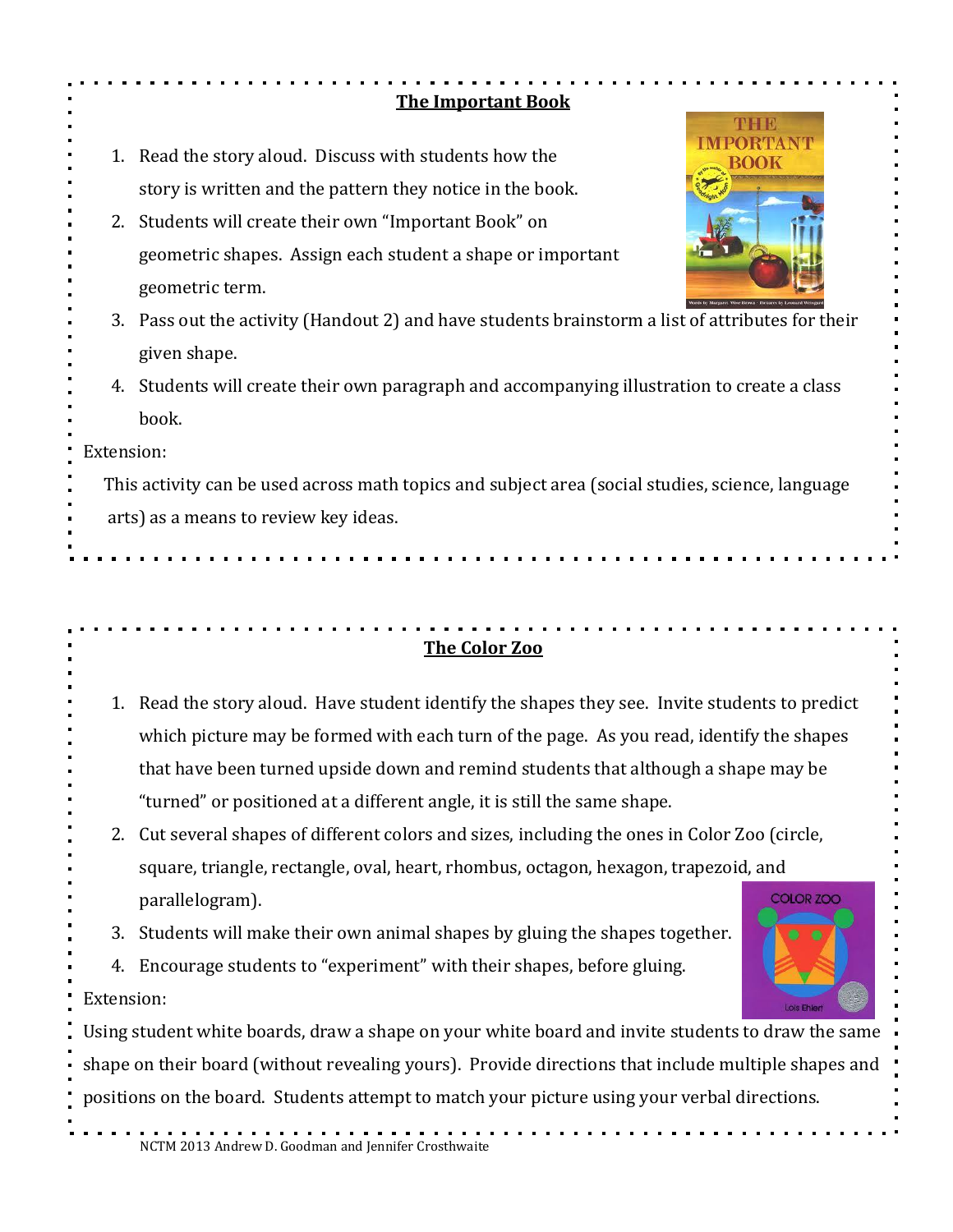## Handout<sub>1</sub>



| <b>Shape</b> | Number of Sides | Number of Angles |
|--------------|-----------------|------------------|
| Triangle     |                 |                  |
| Square       |                 |                  |
| Rectangle    |                 |                  |
| Pentagon     |                 |                  |
| Hexagon      |                 |                  |
| Octagon      |                 |                  |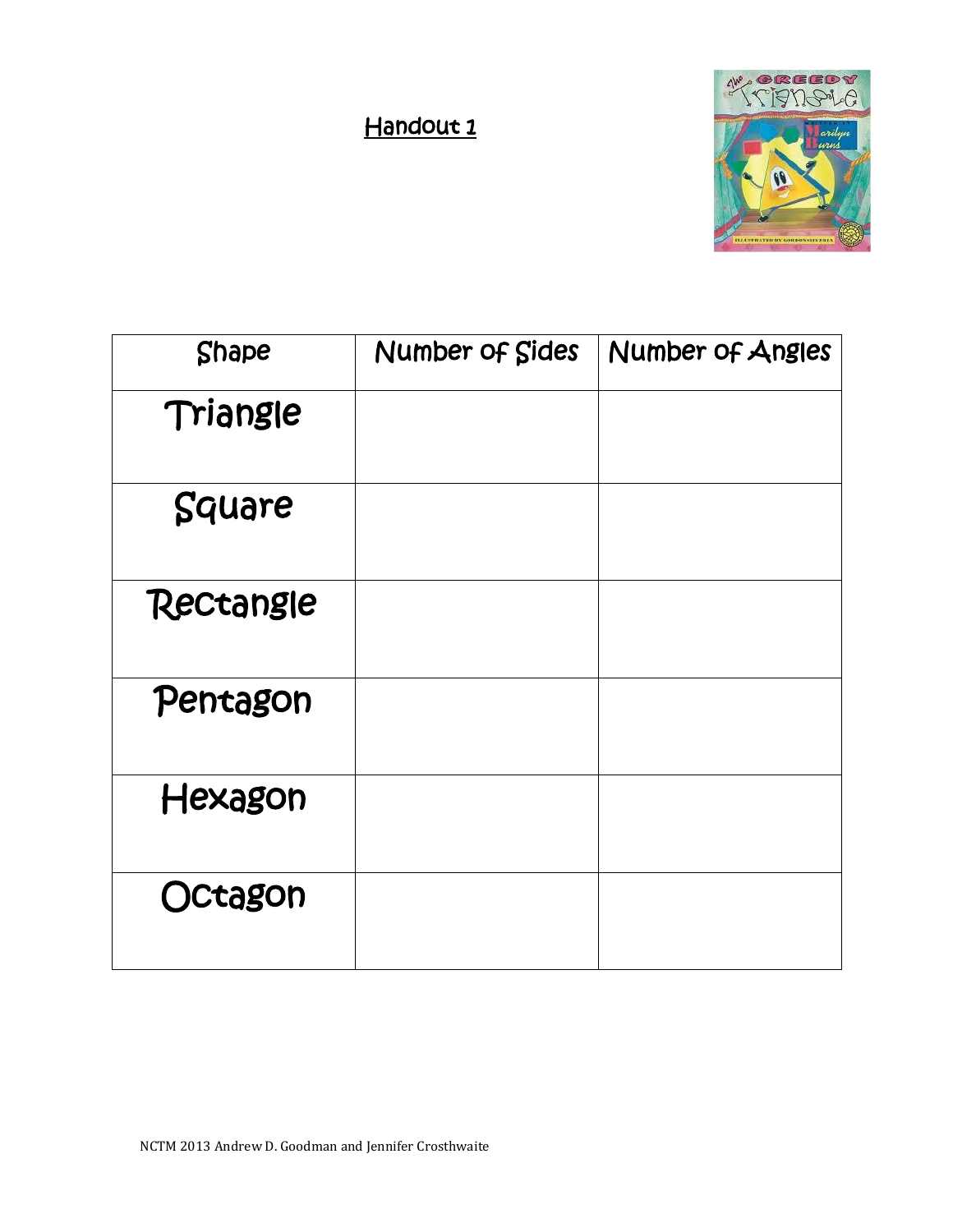## Handout 2



| List 5 attributes of your shape:                                                                                                                                                                                                                                                                                                                                   |         |  |
|--------------------------------------------------------------------------------------------------------------------------------------------------------------------------------------------------------------------------------------------------------------------------------------------------------------------------------------------------------------------|---------|--|
| 1.                                                                                                                                                                                                                                                                                                                                                                 |         |  |
| 2. $\overline{\phantom{a}}$                                                                                                                                                                                                                                                                                                                                        |         |  |
| 3.                                                                                                                                                                                                                                                                                                                                                                 |         |  |
| 4.                                                                                                                                                                                                                                                                                                                                                                 |         |  |
| 5.                                                                                                                                                                                                                                                                                                                                                                 |         |  |
| Choose the most important attribute to begin your writing:<br>The most important thing about a ____ Name of shape______ is                                                                                                                                                                                                                                         |         |  |
| $\begin{picture}(180,10) \put(0,0){\vector(1,0){100}} \put(15,0){\vector(1,0){100}} \put(15,0){\vector(1,0){100}} \put(15,0){\vector(1,0){100}} \put(15,0){\vector(1,0){100}} \put(15,0){\vector(1,0){100}} \put(15,0){\vector(1,0){100}} \put(15,0){\vector(1,0){100}} \put(15,0){\vector(1,0){100}} \put(15,0){\vector(1,0){100}} \put(15,0){\vector(1,0){100}}$ |         |  |
|                                                                                                                                                                                                                                                                                                                                                                    | has     |  |
|                                                                                                                                                                                                                                                                                                                                                                    | But the |  |
| most important thing about $a_{\text{name of shape}}$                                                                                                                                                                                                                                                                                                              |         |  |
|                                                                                                                                                                                                                                                                                                                                                                    |         |  |